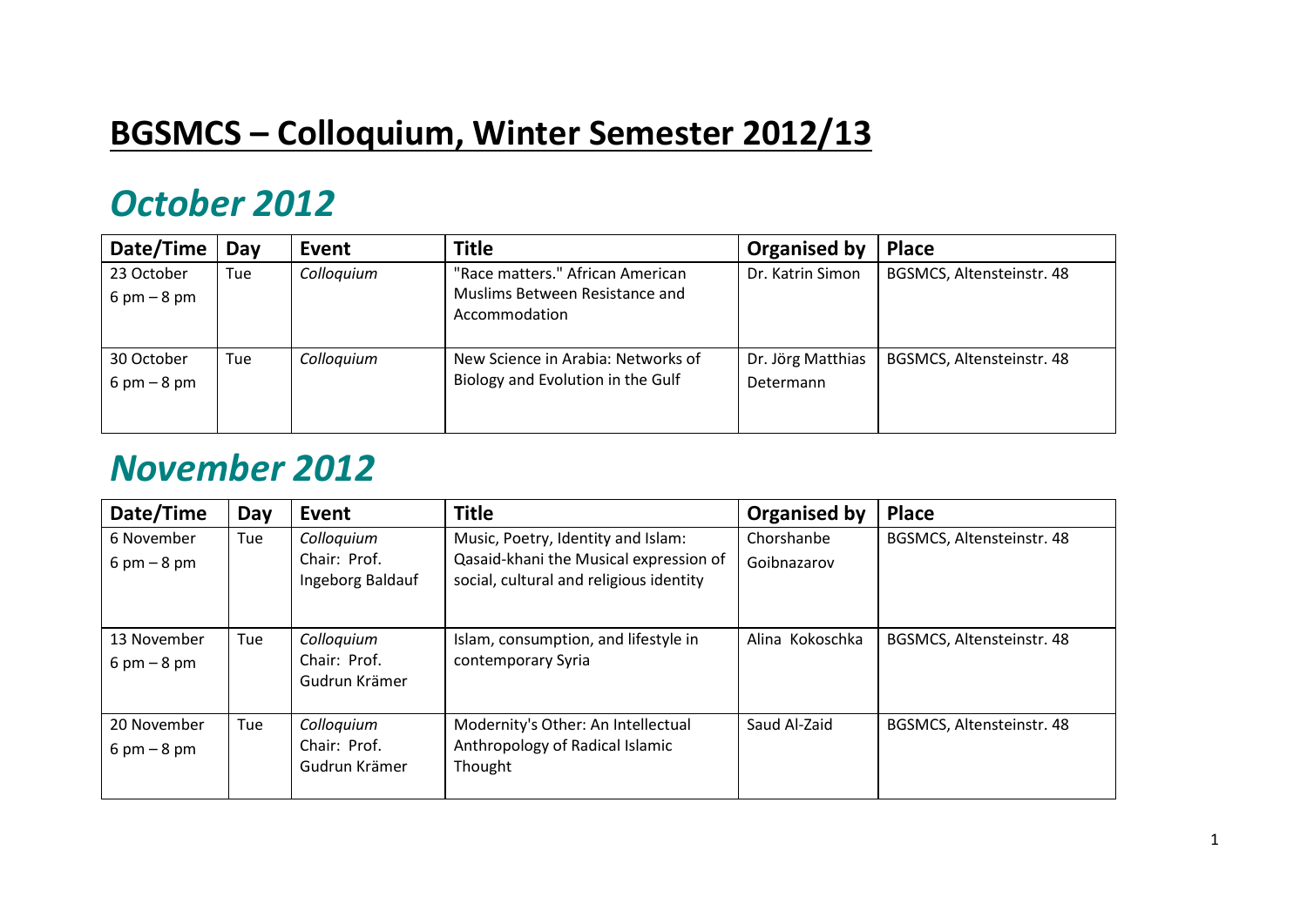| 27 November                   | Tue | Colloquium      | <b>Contested Practices, Conflicting</b> | Omar Kasmani | BGSMCS, Altensteinstr. 48 |
|-------------------------------|-----|-----------------|-----------------------------------------|--------------|---------------------------|
| $6 \text{ pm} - 8 \text{ pm}$ |     | Chair: Prof.    | Desires: The complex Subject of         |              |                           |
|                               |     | Hansjörg Dilger | Sehwan Sharif                           |              |                           |
|                               |     |                 |                                         |              |                           |

## *December 2012*

| Date/Time                                    | Day | Event                                        | <b>Title</b>                                                                                     | <b>Organised by</b>         | <b>Place</b>              |
|----------------------------------------------|-----|----------------------------------------------|--------------------------------------------------------------------------------------------------|-----------------------------|---------------------------|
| 4 December<br>$6 \text{ pm} - 8 \text{ pm}$  | Tue | Colloquium<br>Chair: Prof.<br>Margrit Pernau | Languages and Governance and<br>Contestation: Political Culture in<br>Rampur 1857-1949           | Razak Khan                  | BGSMCS, Altensteinstr. 48 |
| 11 December<br>$6 \text{ pm} - 8 \text{ pm}$ | Tue | Colloquium                                   | Handling death the proper<br>way: conceptions, practices and Islamic<br>discours in Central Asia | Dr. Jeanine Elif<br>Dağyeli | BGSMCS, Altensteinstr. 48 |
| 18 December<br>$6 \text{ pm} - 8 \text{ pm}$ | Tue | Colloquium<br>Chair: Dr. Kai<br>Kresse       | Zongo - the Muslim Other in Ashanti<br>(Ghana)                                                   | <b>Benedikt Pontzen</b>     | BGSMCS, Altensteinstr. 48 |

## *January 2013*

| Date/Time                                   | Day | Event                                        | <b>Title</b>                                                  | Organised by   | <b>Place</b>              |
|---------------------------------------------|-----|----------------------------------------------|---------------------------------------------------------------|----------------|---------------------------|
| 8 January<br>$6 \text{ pm} - 8 \text{ pm}$  | Tue | Colloquium<br>Chair: Prof. Ulrike<br>Freitag | The architecture of daily life in<br>twentieth century Jeddah | Stefan Maneval | BGSMCS, Altensteinstr. 48 |
| 15 January<br>$6 \text{ pm} - 8 \text{ pm}$ | Tue | Colloquium<br>Chair:                         | Libyan historiography on the Italian<br>colonial period       | Jakob Krais    | BGSMCS, Altensteinstr. 48 |